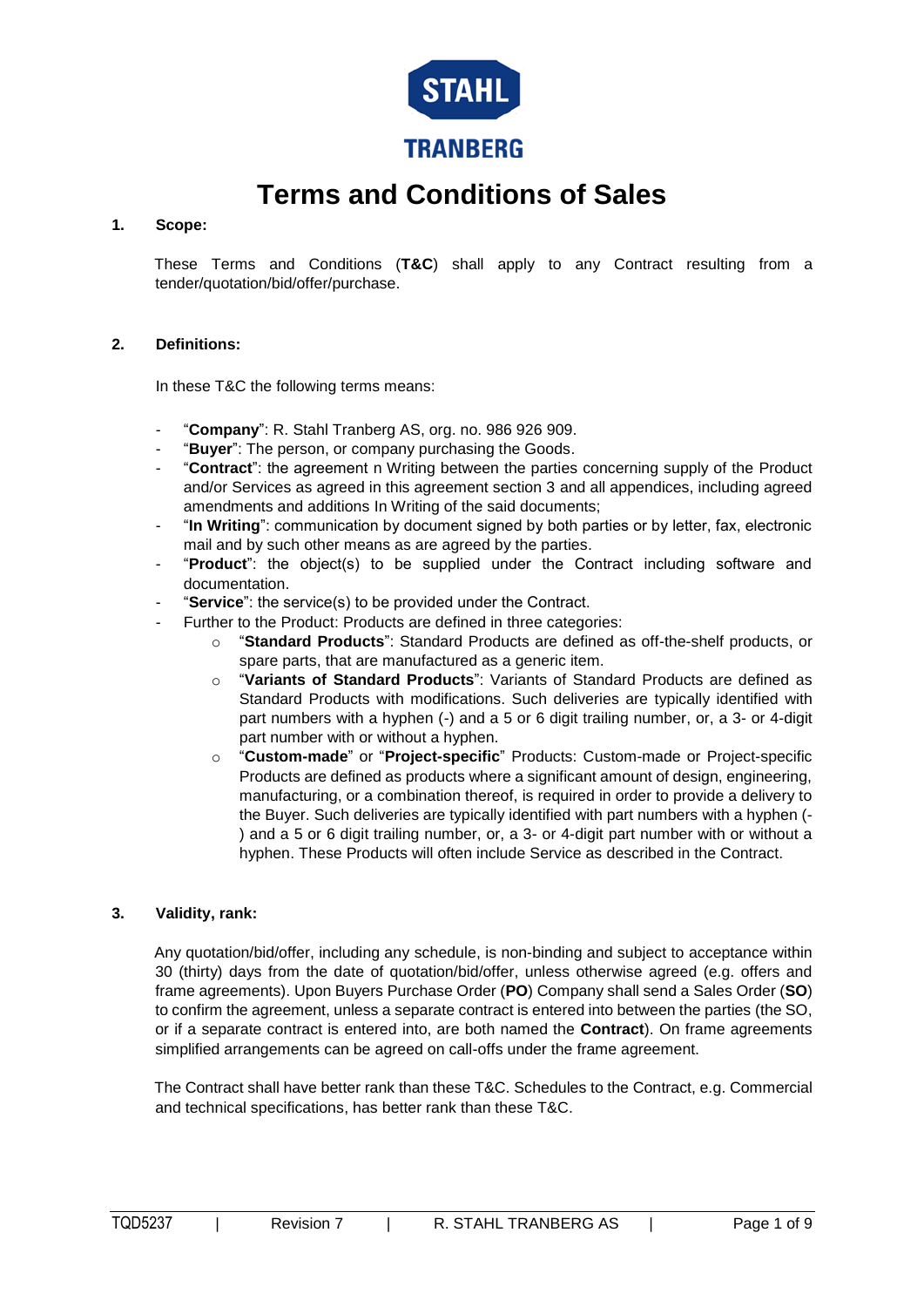

# **4. Pricing:**

All Contracts and schedules are in NOK (excluding VAT) unless otherwise agreed In Writing, and based on delivery terms as specified in the "Delivery" section.

Prices are excluding packaging and transport insurance which will be invoiced separately. Company further reserve the right to charge the Buyer for custom specific packaging solutions (e.g. EURO pallets and EURO pallet support/accessories). Packaging price is unreturnable.

If Products have been custom-made for the Buyer (Variant, Custom-made, Project-specific) and the Buyer later orders a lower volume of a Product than what is agreed as a basis for development, manufacturing or procurement, Company is entitled to charge a reasonable increase on the price of the Product the Buyer actually buys. This price increase will be based on our increased initial costs and lost profit. In addition, Company is entitled to increase prices in accordance with actual additional expenditure if the information from the Buyer, or in the specification sheet, is incorrect or incomplete or if the Buyer does not carry out their contractual cooperation measures and this causes Company additional expenditure.

Company is entitled to change the prices and remuneration by notifying the Buyer before delivery is carried out or Services are rendered, in the event of an increase in costs for which Company is not responsible (e.g. exchange rate fluctuations, increases in the price of raw materials, wages, transport and taxes) to the extent of the cost increases however is not higher than the extent of the general price increase taken by the Company.

Note that any offered price will only apply to this Contract and is based on the quantities agreed in the Contract.

# **5. Delivery:**

Delivery terms is ExWorks (INCOTERMS 2010) at Company's site in Stavanger or Lørenskog, Norway, as stated in the Contract, unless otherwise agreed In Writing.

Products in inventory may be delivered directly from Company's warehouse at another address.

Missing Standard Products, or Variants, are subject to a procurement and/or manufacturing process with an estimated delivery time as agreed in the Contract. Note that such delivery schedules are based on production capacity at the time of quotation or SO and are to be considered as a Forecasted Delivery Date only.

Delivery Date for Custom-made/Project-specific Products are related to a critical "Design Freeze" stage (i.e. the stage at which the design must be accepted by the Buyer and finally set). Forecasted delivery date for Custom-made/Project-specific Products are therefore confirmed after "Design Freeze" (see section 14).

Delivery address is identified in the Contract.

Delivery Date is the date when Products are ready for dispatch in accordance with ExWorks delivery terms (**Delivery Date**) or when the Services are completed (**Service Completion**), unless otherwise agreed In Writing.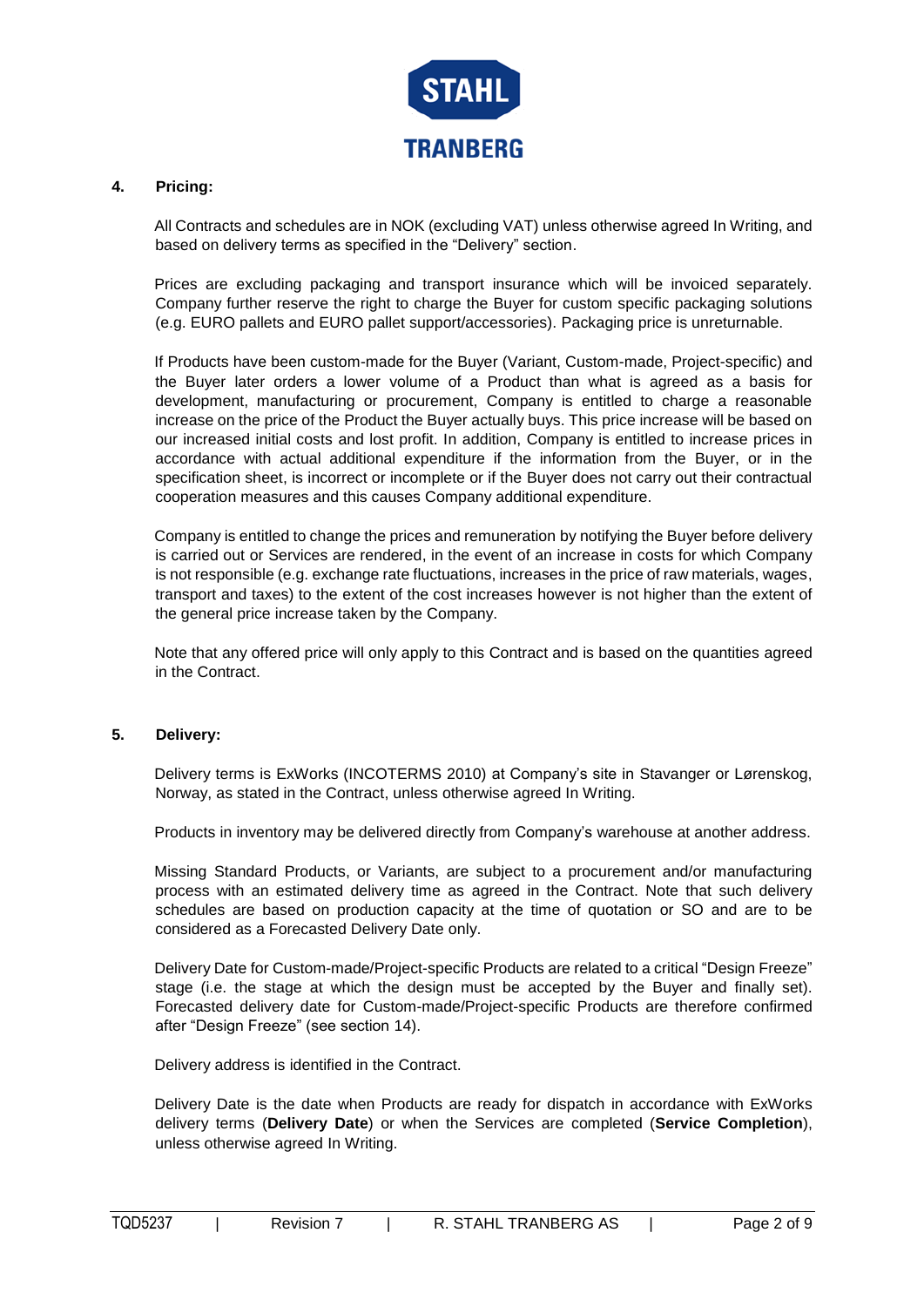

# **6. Labelling:**

Standard Products and Variants have standard labelling on Products and packing.

Custom-made/Project-specific Products have labelling as per requirements in the Contract.

# **7. Payment Terms:**

Our contractual payment terms are as follows:

- 7.1 Standard: 30 days NET.
- 7.2 Project related:
	- 7.2.1 Individually agreed up front, or
	- 7.2.2 100% advance payment, or
	- 7.2.3 the following instalments;
		- 7.2.3.1 20% advance payment on receipt of PO,
		- 7.2.3.2 30% advance payment on placement of PO for subcontracted goods for manufacturing (e.g. Long Lead-Items),
		- 7.2.3.3 40% advance payment before delivery/dispatch of Products from our manufacturing location and
		- 7.2.3.4 10% advance payment before issue of final documentation.

# **8. Drawings and technical information**

8.1 Standard Products:

Company hereby confirm that standard documentation for such Products and/or spares will be provided in accordance with our automated Technical Documentation Package, submitted electronically together with the Contract to the Buyer. This package covers documentation required by the Buyer to install, operate, and maintain the Product. The Company shall not be obliged to provide manufacturing drawings for the Product or for spare parts unless agreed In Writing. Calculations (e.g. for IS solutions) are not provided as standard documentation.

# 8.2 Variants of Standard Products:

Company hereby confirms that standard documentation for such Products and/or spares will be provided in accordance with our automated Technical Documentation Package, submitted electronically together with the Contract to the Buyer. This package covers documentation required by the Buyer to install, operate, and maintain the Product. The Company shall not be obliged to provide manufacturing drawings for the Product, or for spare parts unless agreed In Writing. Calculations (e.g. for IS solutions) are not provided as standard documentation

8.3 Custom-made or Project-specific Products or Services:

A Supplier Document List (**SDL**) shall in such cases be made to identify which documents and drawings are relevant for the delivery. The SDL shall be mutually agreed In Writing before any manufacturing and/or procurement is initiated. Any changes to the SDL after acceptance of Contract and these T&C will be charged on a per-hour basis. Document review cycles are limited to one (1) per document title as per the SDL. Company has included cost for these documents within the Commercial Schedule. Any additional review cycle(s) will be charged on a per-hour basis.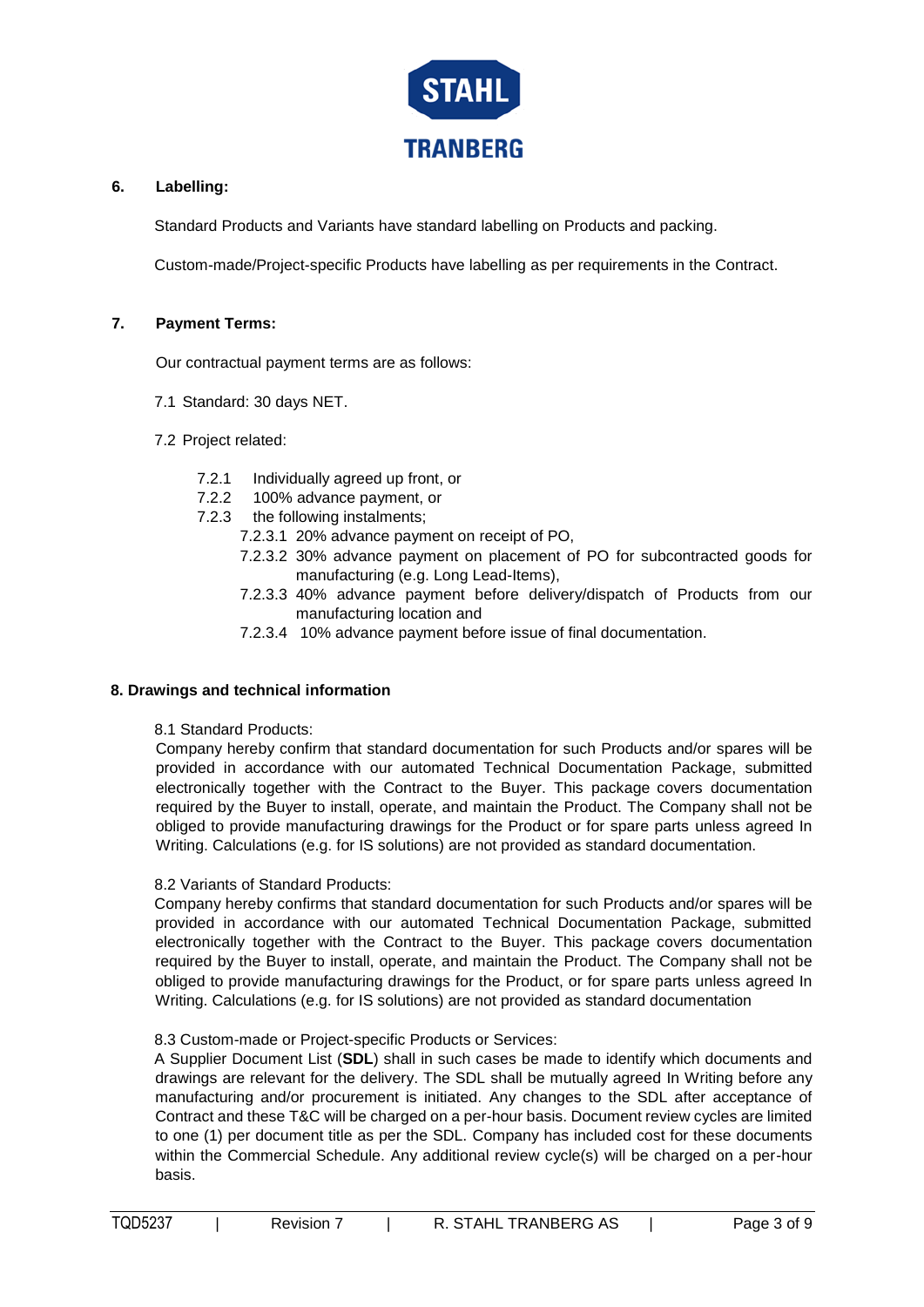

#### **9. Inspections and Acceptance Tests**

We confirm that all equipment manufactured by Company is subject to rigorous checks and testing as per applicable harmonized standards and Quality Management System. Company will apply its normal quality control procedures in manufacturing as per Manufacturing Test Record (**MTR**) for all Products. Acceptance test and/or inspection activities provided for in the PO or Contract shall, unless otherwise agreed, be carried out at the place of manufacture during normal working hours. The Company shall notify the Buyer In Writing of the acceptance tests in sufficient time to permit the Buyer to be represented at the tests. If the Buyer is not represented, the test report shall be sent to the Buyer and shall be accepted as accurate.

The parties may agree in a supplementary agreement on the terms and conditions for additional tests or installation provisions.

The Buyer shall bear all travelling and living expenses for his representatives in connection with such tests and inspections.

#### **10. Liability for Defects**

The Company warrants that Products shall be delivered free from defects in material, workmanship and title and that Services shall be performed in a competent, diligent manner in accordance with any mutually agreed specifications.

Unless otherwise agreed, the warranty for Products shall expire one (1) year from the Delivery Date of that same product. The warranty for Services from the Company service personnel (if applicable and agreed upon In Writing) shall expire one (1) year after he Service Completion.

The Company shall not be liable for defects arising out of materials provided, or a design, stipulated or specified by the Buyer.

The Company shall only be liable for defects which appear under the conditions of proper operation provided for in the Contract and under proper use of the Product.

The Buyer shall without undue delay notify the Company In Writing of any defects, after having discovered the defect or after it ought to have been discovered. Such notice shall under no circumstances be given later than two (2) weeks after the Delivery Date.

Repair performed by the Buyer, or any other party, is not acceptable unless agreed in advance in Writing with the Company. If the Product has been handled incorrectly (i.e. not per the Installation and/or User Manual; Storage and Preservation Procedure/Instructions; or equivalent) the warranty conditions will automatically be cancelled.

If the rectification work is performed by parties other than Company, or if the work is left undone, Company is not responsible for the rectification work, or for the rectification not performed and the consequences thereof.

If the Buyer has given such notice of defects, and no defect is found for which Company is liable, Company shall be entitled to payment in accordance with Company's ordinary prices on extra Products and/or Services delivered as a result of the notice.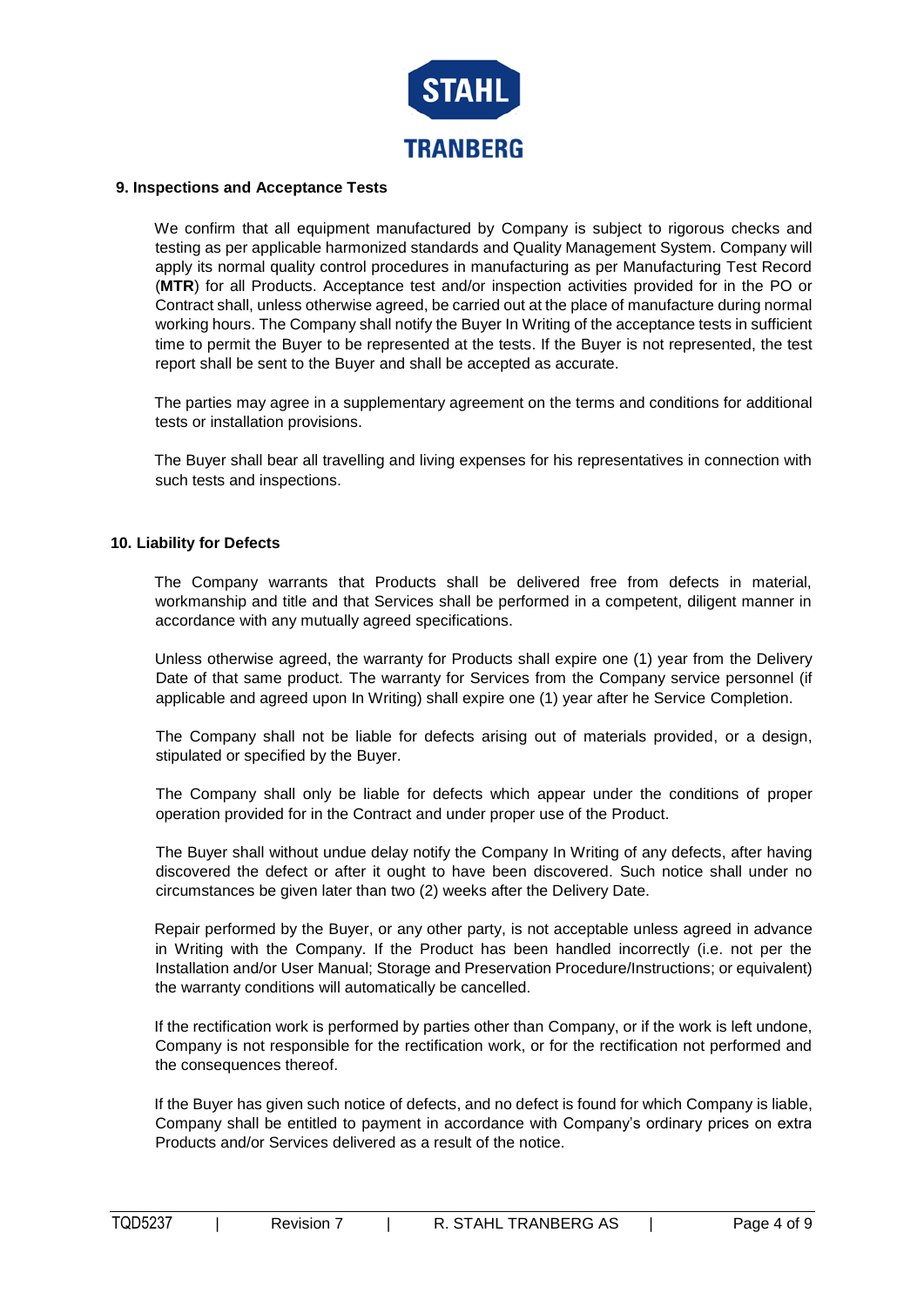

Company shall not be liable for costs related to dismantling and removal of the Products and/or installation and commissioning of replacement parts. Company will only cover costs for transport of new Products or parts from Company to nearest port/airport of destination. All travel expenses will be covered by Buyer.

In addition to the above, Company is under no circumstances liable for costs relating to:

- dismantling and installation of other objects/parts/components to provide access to the Product, or
- board and lodging offshore, or
- storage, handling and transport to, from and at the offshore location, or
- heavy lift operations onshore/offshore, or
- extra costs associated with warranty work performed below the water line, or
- loss of production, loss of profit and any other indirect loss.

Company's total liability for defects is in any event limited to 15% of the Contract price. For frame agreement Company's total liability for defects is in any event limited to 15% of the specific order in question.

Contractor's liability for rectification work after the issue of the Completion Certificate is, in any case, limited to 15% of the Contract Price.

#### **11. Confidentiality**

Company and Buyer (as to information disclosed, the "**Disclosing Party**") may each, to the extent necessary to fulfil the obligations of the Contract, provide the other party (as to information received, the "**Receiving Party**") with Confidential Information in connection with this Contract.

Both parties acknowledge and confirm that within the framework of this agreement all information with respect to, but not limited to, prices, the organization, suppliers, customers and all business information or any trade secret, any intellectual or industrial property rights including e.g. drawings, designs and models, written, oral or in any other form (hereinafter referred to as "**Confidential Information**"), transferred from one party to the other, shall be considered to be confidential and kept secret, unless stated otherwise In Writing.

Receiving Party agrees (i) to use the Confidential Information only in connection with the Contract and the use of Products and Services, (ii) to take reasonable measures to prevent disclosure of the Confidential Information to third parties, including employees not needing to receive the information in order to fulfil the Contract, and (iii) not to disclose the Confidential Information to a competitor of Disclosing Party or any other third part except:

- as required by law or any requiatory provision.
- with the prior written consent of the Disclosing Party.
- the information received was known to the Receiving Party prior to the date of receipt,
- the information received was available to the public prior to the date of receipt or becomes available to the public after the date of receipt other than by reason of breach of this agreement, or
- the information was disclosed to the Receiving Party at any point of time by a third party without any obligation as to confidentiality.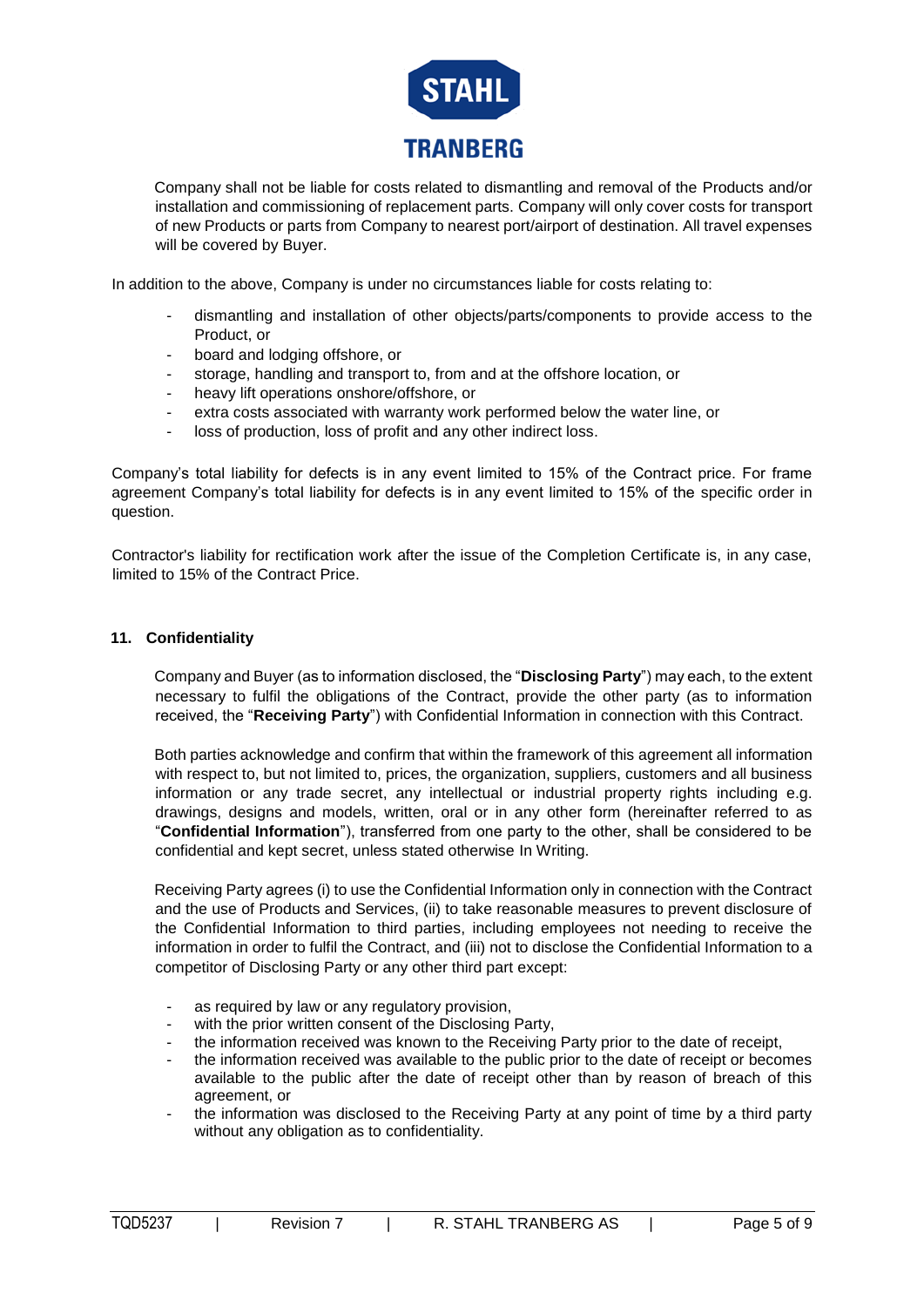

This confidentiality clause is valid minimum three (3) years from the date of the end of the **Contract.** 

# **12. Intellectual Property**

Each party shall retain ownership of all Confidential Information and all intellectual property it had prior to the Contract. All new intellectual property conceived or created by Company in the performance of this Contract, whether alone or with any contribution from Buyer, shall be owned exclusively by Company, including, but not limited to, drawings made in connection with the Contract.

# **13. Material Dispatch**

On the approval of our Shipping Documentation, note that Company accept to hold the material for a maximum 1 weeks. Company reserve the right to charge for additional storage should material pick up exceed this timeframe. This does, however, not release the Buyer from their duties as per the delivery terms in the Contract. The Company's insurance programme only covers the period up until delivery date, and the Buyer need to cover all insurance from this date, irrespective of taking delivery or not.

#### **14. Clarifications, Design Freeze and Variation Orders**

Each party may at any time request clarifications (technical queries) towards the scope of Products or Services.

Any change to the scope of Products or Services, including an increase or decrease in the quantity, or a change in character, quality, kind or execution of the Services or the Product or any part thereof, after received PO shall be In Writing (on a prescribed form) and follow a formal process, including minimum:

- a clear description of the Variation to the Product or Service in question In Writing from the Buyer, following an
- acknowledgement from Company In Writing that a Variation Order (**VO**) to the Product or the Service has been received, including;
	- o an estimate of necessary time to prepare an estimate,
	- $\circ$  a description of how the VO will affect the Contract price, Delivery Date and/or the Service Completion and
	- $\circ$  a description of the effect/consequence on the Contract Schedule as far as it is possible in the specific case.

The parties to agree on a date for "Design Freeze" (see section 5 for more details). The Design Freeze date to be agreed no later than within five (5) days after the date of the Contract.

Buyer has no right to order VO's which cumulatively exceeds what the parties could reasonably have expected when the Contract was entered into. Company is not obliged to submit an estimate prior to receiving a VO. Further, Company is not obligated to proceed with any change until both parties agree upon such VO In Writing. The VO to include any changes to the Contract Product, Service, price, delivery or completion dates, changes in scope and schedules and any other change in the Contract.

Any change on Buyers needs under the Contract (due to e.g. site specific requirements or procedures) or in industry specifications, codes, standards, applicable laws or regulations,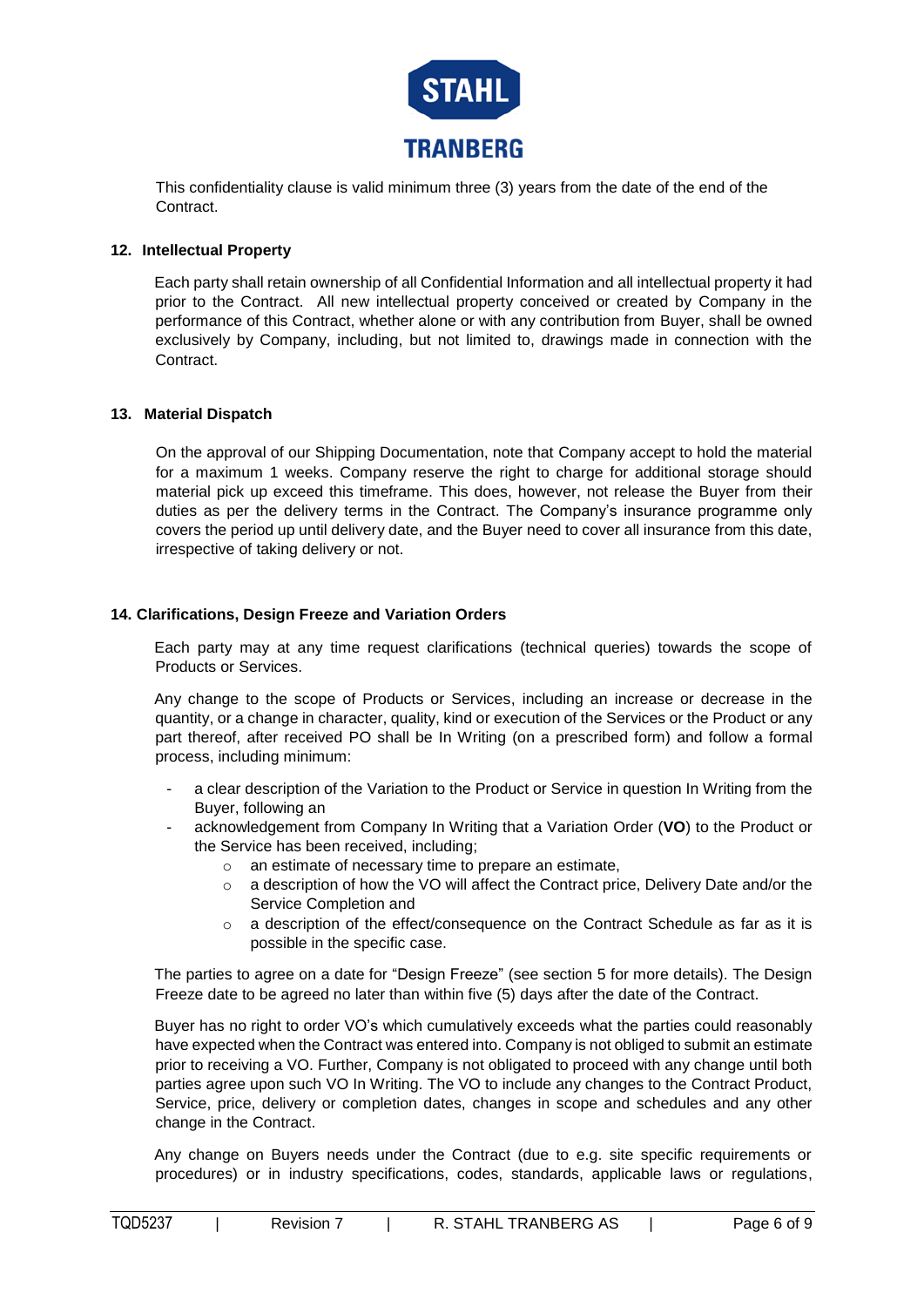

including also changes in insurance or certification specifications, shall be considered a VO of the Contract, unless otherwise agreed by the parties, pricing for VO's as a result from such changes shall be at Company's regular time and material prices. Buyer shall pay Company documented costs for preparing the VO estimates required by the Buyer.

Company has the right to propose a VO to the Product, Service, Contract price and Contract Schedule.

If the parties are not in agreement whether a VO is made the disputed change in price shall be deposited to a neutral bank account.

# **15. Cancellation of Order(s)**

Cancellation of POs shall be In Writing.

Unless otherwise agreed upon, the cancellation charges to the Buyer depend on whether the Product is custom made or not and as follows:

- Standard Products:
	- o Charges will be 10% of PO value of cancelled item(s) up and until 21 days from the PO date, or it is less than 50 days to the Delivery Date
	- o Charges will be 50% of PO value of cancelled item(s) for orders exceeding 21 days since PO date, or it is less than 30 days to the Delivery Date;
- Variants of Standard Products, Custom-made Products or Project-specific Products:
	- $\circ$  Charges will be 50% of PO value of cancelled item(s) up and until 10 days from the PO date, or it is less than 30 days to the Delivery Date
	- $\circ$  Charges will be 100% of PO value of cancelled item(s) for orders exceeding 10 days since PO date, or it is less than 20 days to the Delivery Date.

Any cost related to POs placed to sub-contractors of the Company for components and/or subassemblies after the Contract date will be charged in full.

# **16. Return of Products**

Conditions for return of goods are as follows:

Standard Products can only be returned when accepted by Company and agreed in a written agreement and if still in original packaging (i.e. not opened or damaged packaging). The Product must still be available in our current sales catalogue (i.e. not customized, project specific products or similar). Minimum Buyer cost on return is 50% of original Contract price.

Agreement must also be made with regards to value and amount in each return request. This, in particular, for high value Products (e.g. standard heating cable, which may be accepted if in its original length) and bulk items (e.g. cable glands). If an agreement is in place for return of any Product, an acceptance will only be granted by Company after a Products-incoming inspection to confirm items are free of any damage.

# **17. Liquidated Damages**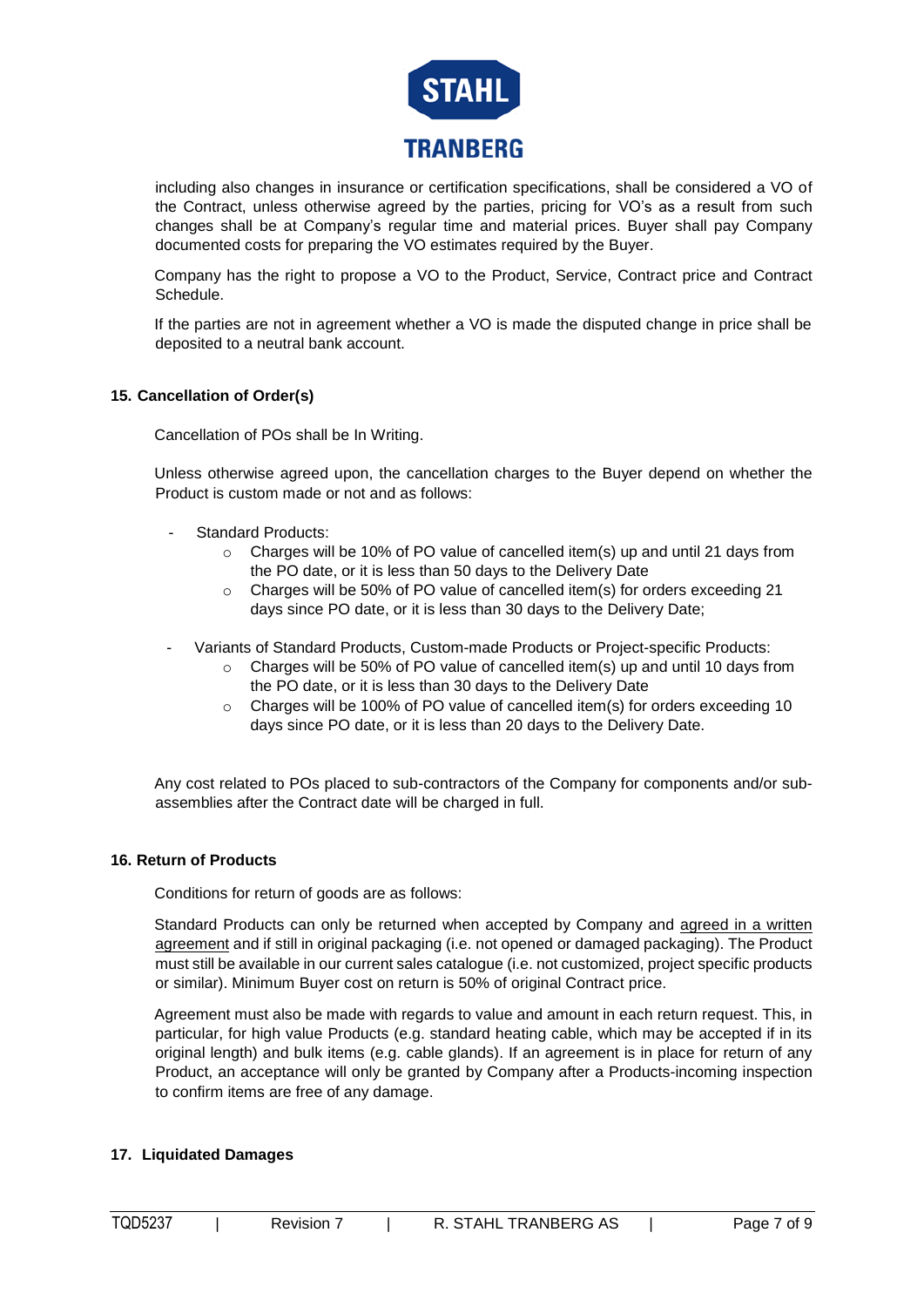

Company is granted a grace period of two (2) weeks within any agreed schedule.

Liquidated Damages (**LD**) shall be calculated on the Contractual price, which should have been completed according to the Contract Schedule by the penalty milestone in question or, as the case may be, by the Delivery Date. If delivery in parts LD to be calculated on the price of the delayed part in question. For frame agreements LD shall be calculated on the order in question.

On the above basis the daily LD for not meeting such milestone or Delivery Date shall be 0,15%. Maximum LD to be 5%.

Any delay due to drawing and documentation approval process, or any other circumstances on Buyer's hand, will not be considered a delay from Company.

Buyer is not entitled to other compensation for delays than the agreed LD.

# **18. Ownership to goods**

Title to the Products and Services belong to Company until the Contract price has been paid in full.

#### **19. Force Majeure**

A party shall not be liable for any failure of or delay in the performance of the Contract for the period that such failure or delay is due to causes beyond its reasonable control, including but not limited to acts of God, war, strikes or labour disputes, embargoes, government orders, pandemic or any other force majeure event.

# **20. HSE and quality**

Company has a quality assurance system in accordance with ISO 9001:2015 Quality Management System. The HSE system is in accordance with the Norwegian internal control act of 6.12.1996 (FOR-1996-12-06-1127).

Company examines and investigates their suppliers when indications arises to ensure that the suppliers comply with international conventions and working environment legislation in production countries. This implies that all deliveries to Company shall be under conditions that are in accordance with the requirements set out below. Requirements include:

- ILO's core conventions on forced labour, child labour, discrimination, union rights and the right to collective bargaining: nos. 29, 87, 98, 100, 105, 111, 138 and 182. Where conventions 87 and 98 are limited by national law, the employer shall facilitate, and not prevent alternative mechanisms for free and independent organization and negotiation.
- United Nations Convention on the Rights of the Child, Article 32.
- Working environment legislation in production countries. Of particularly relevant factors highlighted 1) wage and working hours regulations, 2) health, safety and the environment, 3) regular employment, including employment contracts, as well as 4) statutory insurance and social arrangements.